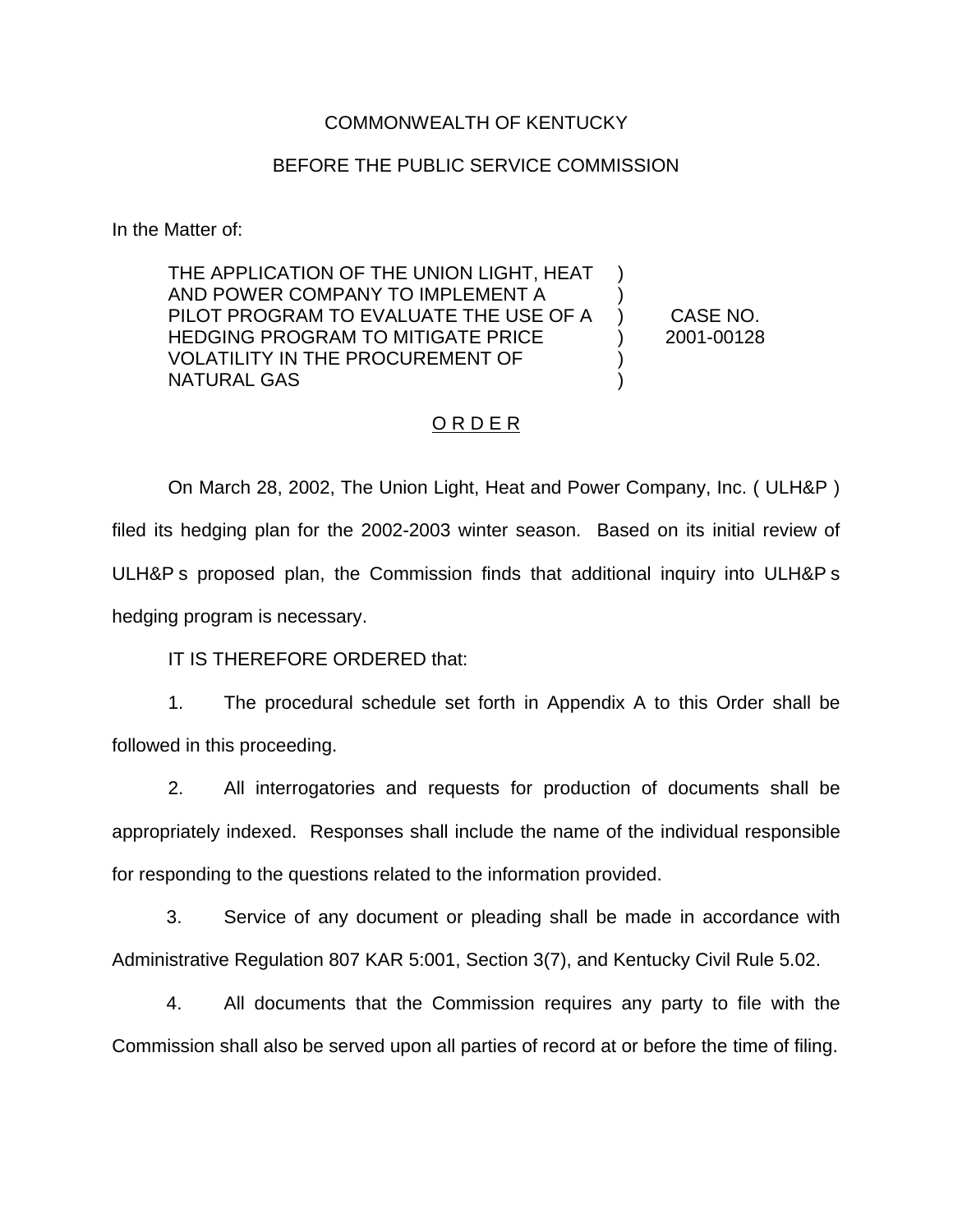5. All parties shall respond to any interrogatories and requests for production of documents that Commission Staff submits in accordance with the procedural schedule set forth in Appendix A.

6. Motions for extensions of time with respect to the schedule herein shall be made in writing and will be granted only upon a showing of good cause.

Done at Frankfort, Kentucky, this 10<sup>th</sup> day of April, 2002.

By the Commission

ATTEST:

 $\sum$ **Executive Director**